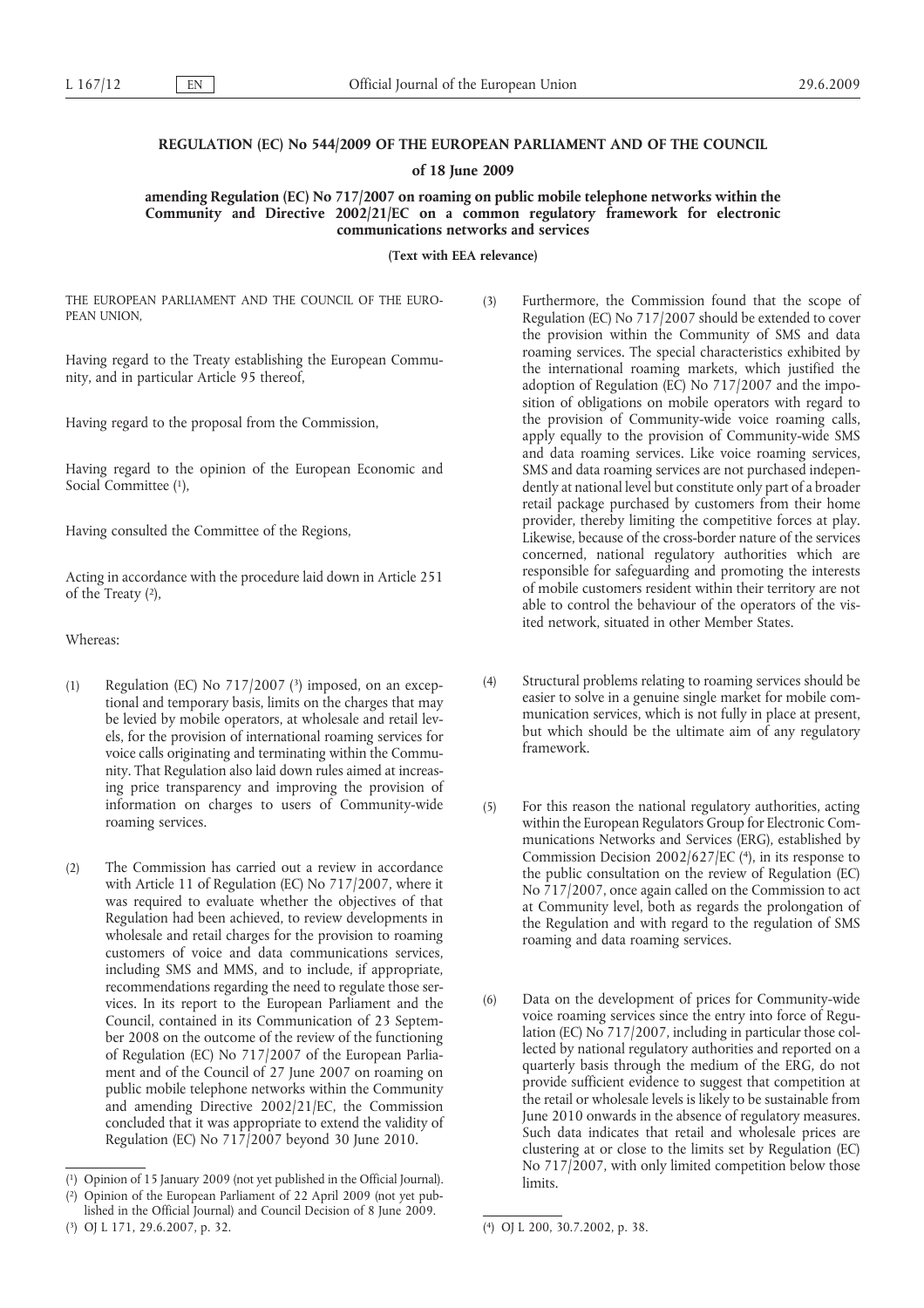- (7) The expiry in June 2010 of the regulatory safeguards which apply to intra-Community voice roaming services at wholesale and retail levels by virtue of Regulation (EC) No 717/2007 would therefore give rise to a significant risk that the underlying lack of competitive pressures in the voice roaming market and the incentive for mobile operators to maximise their roaming revenues would result in retail and wholesale prices for intra-Community roaming that do not constitute a reasonable reflection of the underlying costs involved in the provision of the service, thereby jeopardising the objectives of Regulation (EC) No 717/2007. Regulation (EC) No 717/2007 should therefore be extended beyond 30 June 2010 for a period of two years in order to ensure the smooth functioning of the internal market by guaranteeing that consumers continue to benefit from the assurance that they will not be charged an excessive price, in comparison with competitive national prices, when making or receiving a regulated roaming call while at the same time leaving sufficient time for competition to develop.
- (8) The obligations laid down in this Regulation should not distort the competitive conditions between mobile operators within the Community and should not introduce any sort of competitive advantage, in particular on the basis of the size, type of roaming traffic or home market of the provider of roaming services.
- (9) The levels of the maximum average wholesale charges for regulated roaming calls set by Regulation (EC) No 717/2007 should continue to decrease over the extended duration of the Regulation to reflect decreasing costs, including reductions in regulated mobile termination rates in the Member States, in order to ensure the smooth functioning of the internal market while at the same time continuing to meet the dual objectives of eliminating excessive prices and allowing operators freedom to compete and innovate.
- (10) In order to stimulate and strengthen sustainable competition in the various roaming services, national regulatory authorities should monitor whether there is discrimination between large and smaller providers, particularly in relation to the calculation of wholesale prices.
- (11) The date in 2009 on which the decrease in the maximum price limits for regulated roaming calls at both wholesale and retail levels takes effect should be brought forward from 30 August to 1 July, in order to ensure consistency with the introduction of the obligations regarding the pricing of regulated SMS messages provided for by this Regulation. In this way, users of both voice and SMS roaming services would be able to benefit from the new tariffs during the period when there is the greatest demand for those services.
- (12) Where charge limits are not denominated in euro, the applicable charge limits for the initial limits and the revised values of those limits should be determined in the relevant

currency by applying the reference exchange rates published in the *Official Journal of the European Union* on the dates specified in this Regulation. Where there is no publication on the date specified, the applicable reference exchange rates should be those published in the first *Official Journal of the European Union* following that date and containing such reference exchange rates.

- (13) As compliance with the wholesale charge limit established by Regulation (EC) No 717/2007 is measured by reference to the average wholesale price prevailing between any two operators over a 12-month period, it is appropriate to clarify that the period may be shorter, for example where the date of a scheduled decrease in the level of the maximum average wholesale charge occurs before the end of the 12-month period.
- (14) The practice by some mobile network operators of billing for the provision of wholesale roaming calls on the basis of minimum charging periods of up to 60 seconds, as opposed to the per second basis normally applied for other wholesale interconnection charges, creates a distortion of competition between these operators and those applying different billing methods and undermines the consistent application of the wholesale price limits introduced by Regulation (EC) No 717/2007. Moreover it represents an additional charge which, by increasing wholesale costs, has negative consequences for the pricing of voice roaming services at retail level. Mobile operators should therefore be required to bill for the wholesale provision of regulated roaming calls on a per second basis.
- (15) The maximum levels of the Eurotariff, both for calls made and calls received, should continue to decrease annually during the extended period of validity of Regulation (EC) No 717/2007 in a manner consistent with the decreases required during the initial period of application of that Regulation, to reflect the continuing decreases in domestic mobile prices generally and the continuing decreases in the underlying costs of providing regulated roaming calls. In this way, the continuity in the effects of that Regulation is maintained.
- (16) The increased margins between maximum wholesale and retail charges provided for by this Regulation should allow increased scope for operators to compete on price at the retail level, thereby maximising the chances that a properly competitive market will emerge.
- (17) Some operators face higher wholesale costs than others due to geographical or other circumstances, such as difficult topography, regions with low population density and large influxes of tourists within short time periods.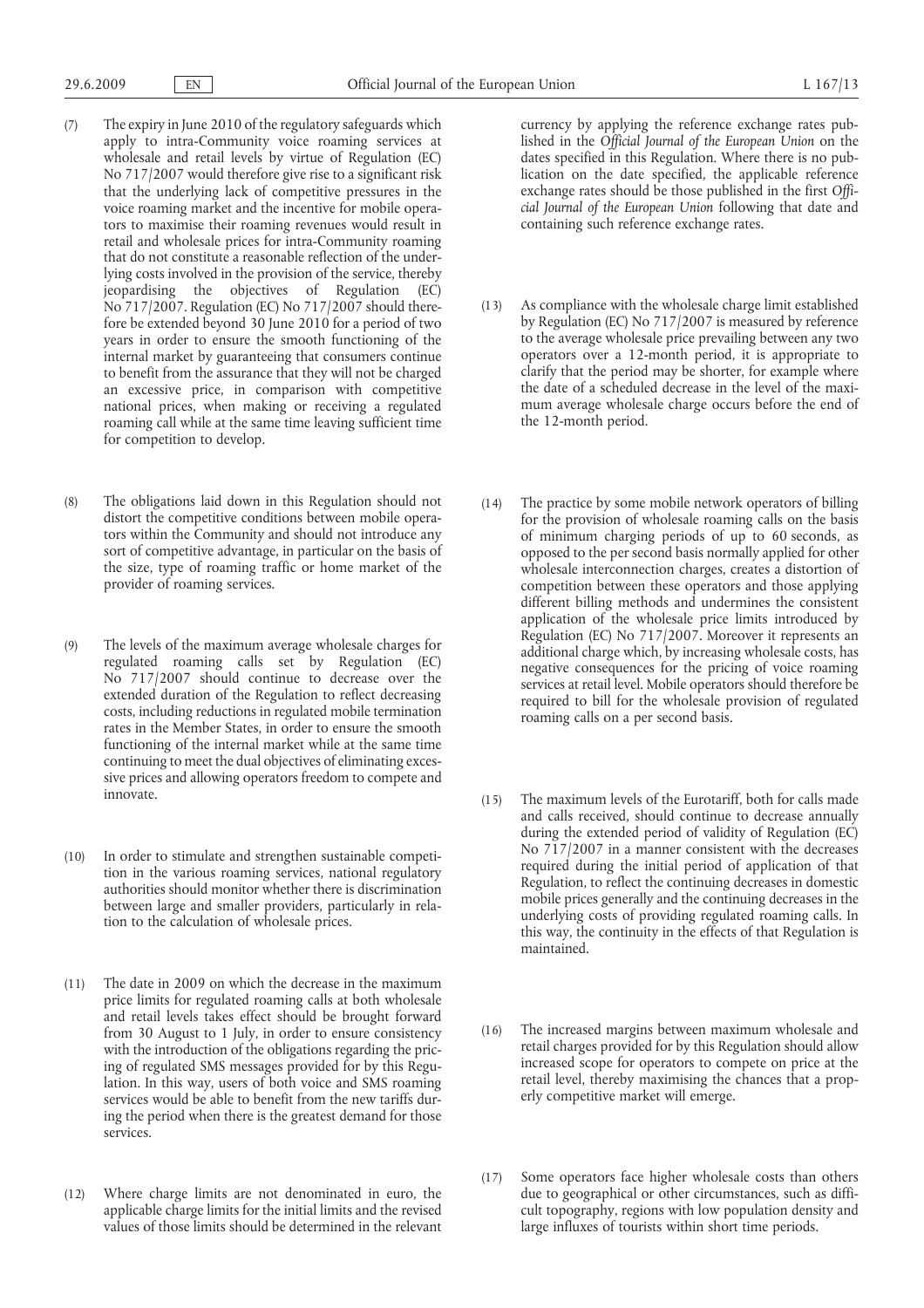- (18) The ERG has estimated that the practice of mobile operators of using charging intervals of more than one second when billing for roaming services at retail level has added 24 % to a typical Eurotariff bill for calls made and 19 % for calls received. They also stated that these increases represent a form of hidden charge since they are not transparent to most consumers. For this reason, the ERG recommended urgent action to address the different billing practices at retail level applied to the Eurotariff.
- (19) While Regulation (EC) No 717/2007, by introducing a Eurotariff in the Community, established a common approach to ensuring that roaming customers are not charged excessive prices for regulated roaming calls, the different billing unitisation practices employed by mobile operators seriously undermines its consistent application. This also means that, despite the Community-wide, crossborder nature of intra-Community roaming services, there are divergent approaches in relation to the billing of regulated roaming calls which distort competitive conditions in the single market.
- (20) A common set of rules regarding unitisation of Eurotariff bills at retail level should therefore be introduced in order to further strengthen the single market and provide throughout the Community a common level of protection to consumers of Community-wide roaming services.
- (21) Providers of regulated roaming calls at the retail level should therefore be required to bill their customers on a per second basis for all calls subject to a Eurotariff, subject only to the possibility to apply a minimum initial charging period of no more than 30 seconds for calls made. This will enable operators to cover any reasonable set-up costs and to provide flexibility to compete by offering shorter minimum charging periods. However, no minimum initial charging period is justified in the case of Eurotariff calls received, as the underlying wholesale cost is charged on a per second basis and any specific set-up costs are already covered by mobile termination rates.
- (22) Customers should not have to pay for receiving voice mail messages in a visited network, as they cannot control the duration of such messages. This should be without prejudice to other applicable voice mail charges, for example charges for listening to such messages.
- (23) As regards SMS roaming services, the market data collected by the ERG and the Commission since the entry into force of Regulation (EC) No 717/2007 have demonstrated that a situation persists across the Community in which wholesale charges for these services have remained broadly stable

and have no meaningful relationship with underlying costs. As is the case for voice roaming services, there appear to be insufficient competitive pressures on operators to reduce wholesale prices. Retail prices for SMS roaming services have also, with no clear justification, remained broadly stable, subject to high margins and priced significantly above equivalent domestic SMS services.

- (24) Just as is the case for voice roaming calls, there is a significant risk that imposing wholesale pricing obligations alone would not result automatically in lower rates for retail customers. On the other hand, action to reduce the level of retail prices without addressing the level of the wholesale costs associated with the provision of these services could prejudice the position of some operators, in particular smaller operators, by increasing the risk of price squeeze.
- (25) Furthermore, because of the particular structure of the roaming market and its cross-border nature, the 2002 regulatory framework has not provided national regulatory authorities with suitable tools to address effectively the competitive problems underlying the high level of wholesale and retail prices for regulated roaming SMS services. This fails to ensure the smooth functioning of the internal market and should be corrected.
- (26) The ERG also stated in its response to the Commission's public consultation on the review of the operation of Regulation (EC) No 717/2007 that it considered that regulation of SMS roaming was necessary, at both wholesale and retail levels, in order to bring prices more into line with costs and with domestic prices. It considered that arrangements analogous to those for voice roaming would be suitable. More specifically, the ERG recommended introducing a cap on the average wholesale rate charged by any one operator to any other operator for SMS roaming, and amending the Eurotariff obligation to include an offer of SMS roaming at a rate no greater than a specified maximum cap.
- (27) Regulatory obligations should therefore be imposed with regard to regulated roaming SMS services at wholesale level, in order to establish a more reasonable relationship between wholesale charges and the underlying costs of provision, and at retail level to protect the interests of roaming customers.
- (28) These regulatory obligations should take effect as soon as possible, while allowing the operators concerned a reasonable period to adapt their prices and service offers to ensure compliance.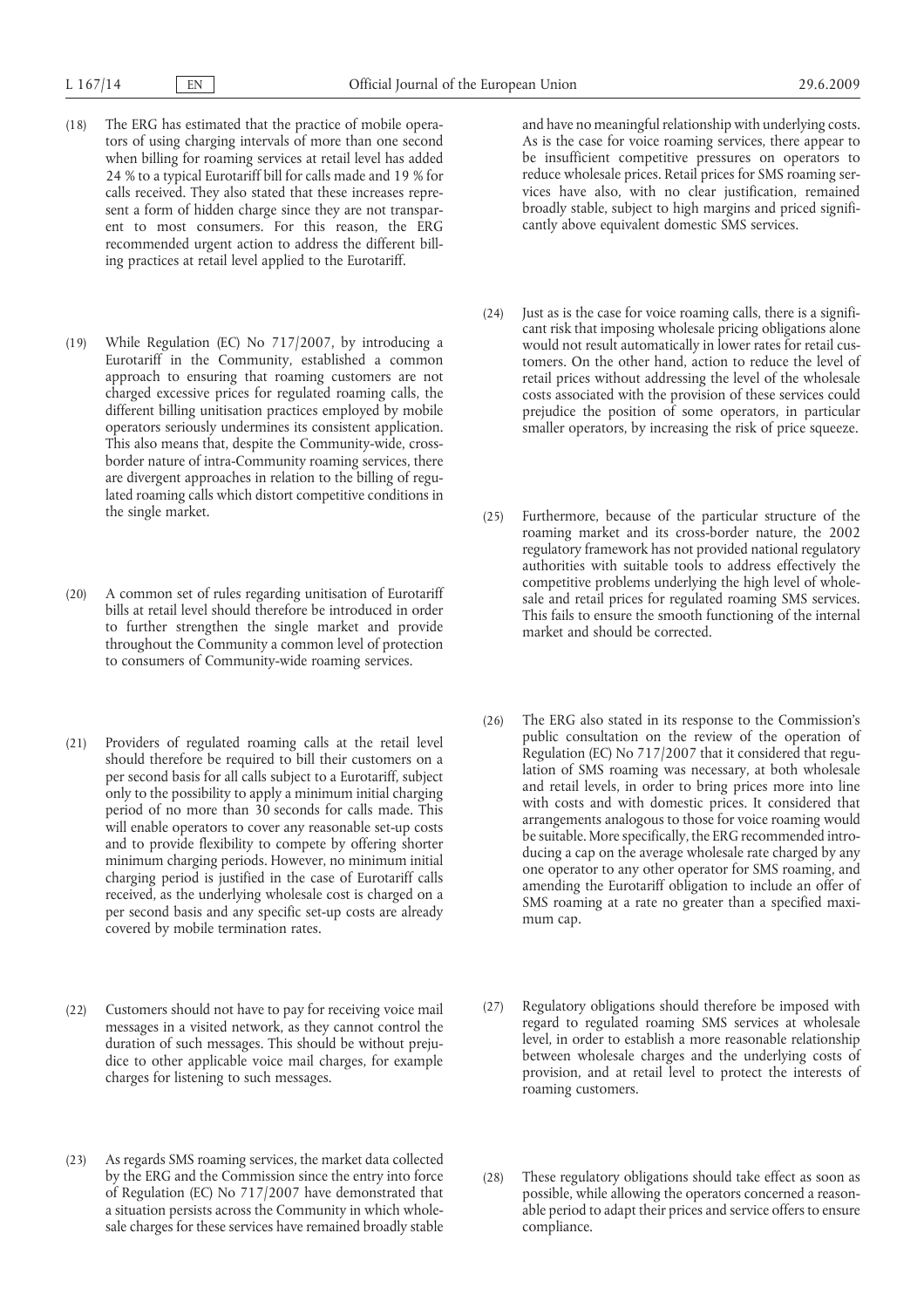- (29) The most effective and proportionate approach to regulating the level of prices for regulated roaming SMS messages at wholesale level is the setting at Community level of a maximum average charge per SMS sent from a visited network. The average wholesale charge should apply between any pair of mobile operators within the Community over a specified period.
- (30) The wholesale price limit for regulated roaming SMS should include all costs incurred by the provider of the wholesale service, including, *inter alia*, origination, transit and the unrecovered cost of termination of roaming SMS messages on the visited network. Wholesale providers of regulated roaming SMS services should therefore be prohibited from introducing a separate charge for the termination of roaming SMS messages on their network, in order to ensure the consistent application of the rules established by this Regulation.
- (31) The most effective and proportionate approach to regulating the level of prices for Community-wide roaming SMS messages at the retail level is the introduction of a requirement for mobile operators to offer their roaming customers a Euro-SMS tariff which does not exceed a specified maximum price limit. The Euro-SMS tariff should be set at a level which guarantees a sufficient margin to operators while also more reasonably reflecting the underlying retail costs.
- (32) This regulatory approach should ensure that retail charges for regulated roaming SMS messages more accurately reflect the underlying costs involved in the provision of the service than has previously been the case. The maximum Euro-SMS tariff that may be offered to roaming customers should therefore reflect a reasonable margin over the costs of providing a regulated roaming SMS service, whilst allowing operators the freedom to compete by differentiating their offerings and adapting their pricing structures to market conditions and consumer preferences. This regulatory approach should not apply to value-added SMS services.
- (33) Roaming customers should not be required to pay any additional charge for receiving a regulated roaming SMS or voicemail message while roaming on a visited network, since such termination costs are already compensated by the retail charge levied for the sending of a roaming SMS or voicemail message.
- (34) A Euro-SMS tariff should automatically apply to any new or existing roaming customer who has not deliberately chosen or does not deliberately choose a special SMS roaming tariff or a package for roaming services including regulated roaming SMS services.
- works and associated facilities (Access Directive) (1) and on Article 21 of Directive 2002/21/EC (2). (35) In order to ensure end-to-end connectivity and interoperability for roaming customers of regulated roaming SMS services, national regulatory authorities should intervene in a timely manner where a terrestrial mobile network operator established in one Member State complains to its national regulatory authority that its subscribers are unable to send or receive regulated roaming SMS messages to or from subscribers of a terrestrial mobile network located in another Member State as a result of a failure of the two operators concerned to conclude an agreement. Such intervention should be in accordance with the provisions of Article 5 of Directive 2002/19/EC of the European Parliament and of the Council of 7 March 2002 on access to, and interconnection of, electronic communications neta coordinated basis, and in accordance with the provisions of Article 8(1) of Regulation (EC) No  $717/2007$  and
- (36) An SMS message is a Short Message Service text message and is clearly distinct from other messages such as MMS messages or e-mails. In order to ensure that the Regulation is not deprived of its effectiveness and that its objectives are fully met, any changes to the technical parameters of a roaming SMS message which would differentiate it from a domestic SMS message should be prohibited.
- (37) Data collected by national regulatory authorities indicate that average wholesale charges for data roaming services levied by visited network operators from roaming customers' home providers appear to be on a downward trend, although high prices for wholesale data roaming services persist.
- (38) The high level of retail prices for data roaming services continues to be of concern and indicates that competition in these services is still not sufficient. However, unlike voice and SMS roaming services, competitive constraints exist at retail level, as roaming customers have alternative means of accessing data services when abroad, such as public wireless access to the Internet, without associated numbering constraints. It would therefore be premature at this stage to regulate prices at the retail level. Furthermore, any roaming network connection should be established with the user's consent. Accordingly, there should be no roaming data downloading, including software updating and e-mail retrieval, without the user's prior consent or request, unless the user has indicated that he does not wish to enjoy such protection.
- (39) Home providers should not charge the roaming customer for any regulated data roaming service, unless and until the roaming customer accepts the provision of the service.

<sup>(</sup> 1) [OJ L 108, 24.4.2002, p. 7.](http://eur-lex.europa.eu/LexUriServ/LexUriServ.do?uri=OJ:L:2002:108:0007:0007:EN:PDF)

<sup>(</sup> 2) [OJ L 108, 24.4.2002, p. 33.](http://eur-lex.europa.eu/LexUriServ/LexUriServ.do?uri=OJ:L:2002:108:0033:0033:EN:PDF)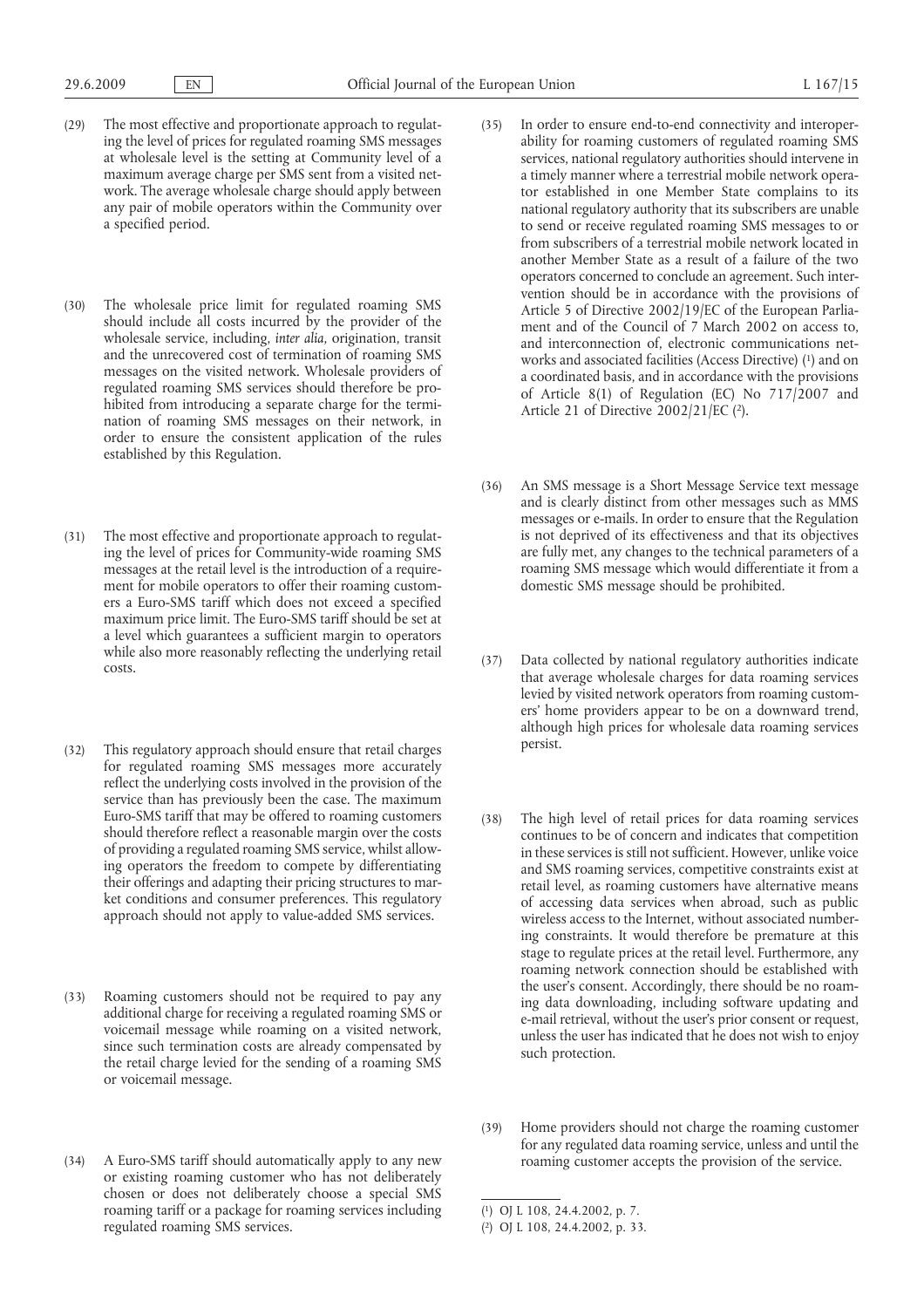- (40) However, measures should be introduced to improve the transparency of retail prices for data roaming services, in particular to eliminate the problem of 'bill shock' which constitutes a barrier to the smooth functioning of the internal market, and to provide roaming customers with the tools they need to monitor and control their expenditure on data roaming services. Equally, there should be no obstacles to the emergence of applications or technologies which can be a substitute for, or alternative to, roaming services, such as WiFi, Voice over Internet Protocol (VoIP) and Instant Messaging services. Consumers should be provided with this information, thereby allowing them to make an informed choice.
- (41) In particular, mobile operators should provide their roaming customers with personalised tariff information on the charges applicable to those customers for data roaming services every time they initiate a data roaming service on entering another Member State. This information should be delivered to their mobile telephone or other mobile device in the manner best suited to its easy receipt and comprehension.
- (42) In order to facilitate customers' understanding of the financial consequences of the use of regulated data roaming services and to permit them to monitor and control their expenditure, the home provider should give examples for data roaming applications, such as e-mail, picture and web-browsing, by indicating their approximate size in terms of data usage.
- (43) In addition, in order to avoid bill shocks, mobile operators should define one or more maximum financial and/or volume limits for their outstanding charges for data roaming services, expressed in the currency in which the roaming customer is billed, and which they should offer to all their roaming customers, free of charge, with an appropriate notification when this limit is being approached. Upon reaching this maximum limit, customers should no longer receive and be charged for those services unless they specifically request continued provision of those services in accordance with the terms and conditions set out in the notification. Roaming customers should be given the opportunity to opt for any of these maximum financial or volume limits within a reasonable period or to choose not to have such a limit. Unless customers state otherwise, they should be put on a default limit system.
- (44) These transparency measures should be seen as minimum safeguards for roaming customers, and should not preclude mobile operators from offering their customers a range of other facilities which help them to predict and control their expenditure on data roaming services. For example, many operators are developing new retail flat rate roaming offers which permit data roaming for a specified

price over a specified period up to a 'fair use' volume limit. Likewise operators are developing systems to enable their roaming customers to be updated on a real-time basis on their accumulated outstanding data roaming charges. To ensure the smooth functioning of the internal market, these developments on the domestic markets should be reflected in the harmonised rules.

- (45) Moreover, the persistence of high wholesale charges for data roaming services is primarily attributable to high wholesale prices charged by operators of non-preferred networks. Such charges are caused by traffic steering limitations which leave operators with no incentive to reduce their standard wholesale prices unilaterally since the traffic will be received irrespective of the price charged. This results in an extreme variation in wholesale costs. In some cases the wholesale data roaming prices applicable to nonpreferred networks are 30 times higher than those applied to the preferred network. These excessively high wholesale charges for data roaming services lead to appreciable distortions of competitive conditions between mobile operators within the Community which undermine the smooth functioning of the internal market. They also constrain the ability of home providers to predict their wholesale costs and therefore to provide their customers with transparent and competitive retail pricing packages. In view of the limitations on the ability of national regulatory authorities to deal with these problems effectively at national level, a wholesale price limit on data roaming services should apply. The wholesale price limit should be set at a safeguard level well above the lowest wholesale prices currently available in the market, to enhance competitive conditions and permit the development of a competitive trend in the market, while ensuring the better functioning of the internal market for the benefit of consumers. By eliminating the excessive wholesale data roaming charges that persist in certain cases in the market, this safeguard level should prevent, throughout the period of application of Regulation (EC) No 717/2007, the emergence of distortions or restrictions on competition between mobile operators.
- (46) In order to reflect developments in the market, and the applicable regulatory framework for electronic communications, it is necessary to refer to 'public communications networks' instead of 'public telephony networks'. For the sake of consistency Article 1(5) of Directive 2002/21/EC should be amended accordingly.
- (47) Since the objectives of this Regulation, namely to amend Regulation (EC) No 717/2007 and Directive 2002/21/EC in order to maintain and further develop a common set of rules to ensure that users of public mobile communications networks when travelling within the Community do not pay excessive prices for Community-wide roaming services (be it in respect of voice calls, SMS messages or data transmissions), thereby contributing to the smooth functioning of the internal market, while achieving a high level of consumer protection and safeguarding competition between mobile operators, cannot be sufficiently achieved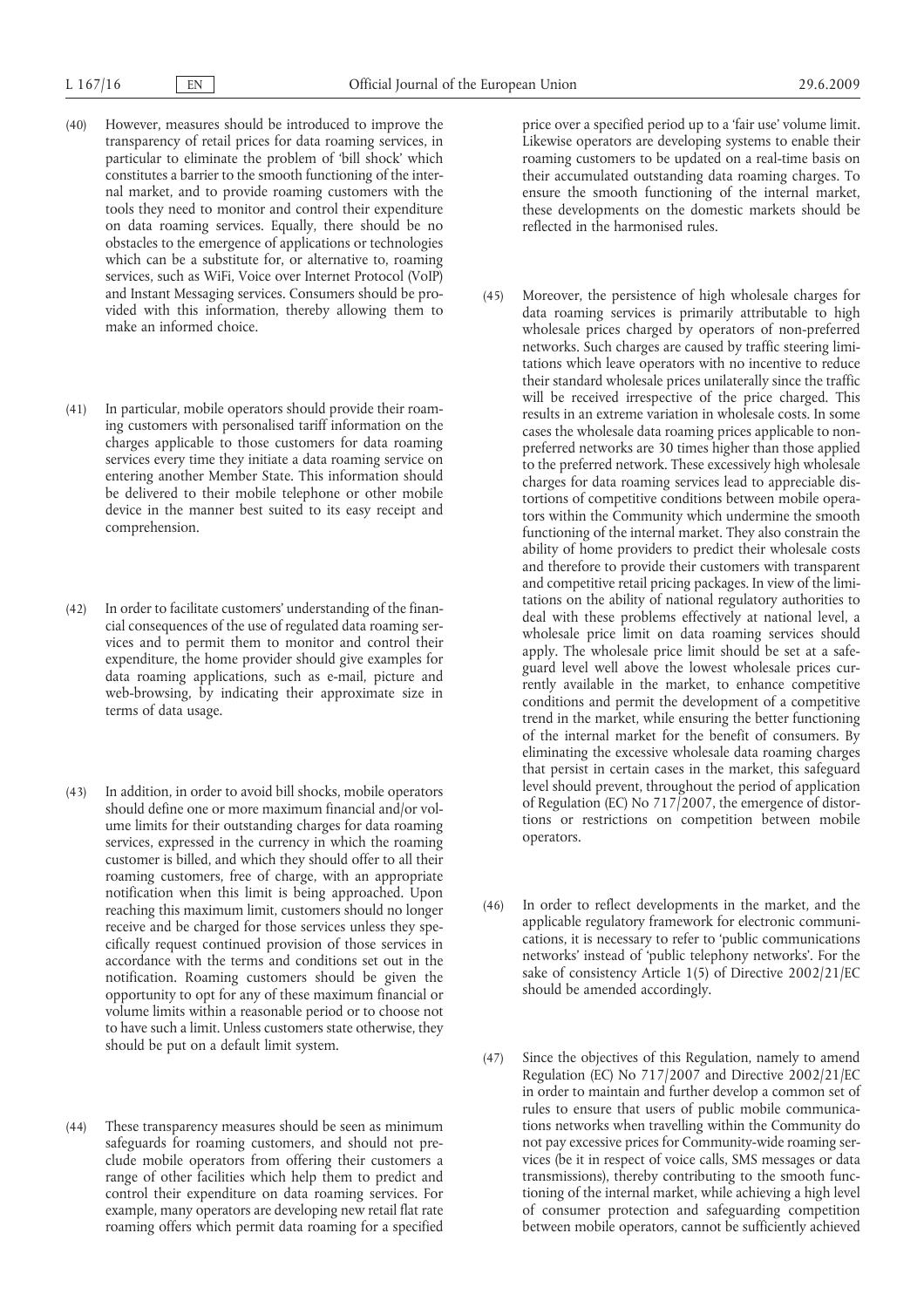by the Member States in a secure, harmonised and timely manner and can therefore, by reason of the scale and effects of the proposed action, be better achieved at Community level, the Community may adopt measures, in accordance with the principle of subsidiarity as set out in Article 5 of the Treaty. In accordance with the principle of proportionality, as set out in that Article, this Regulation does not go beyond what is necessary in order to achieve those objectives.

- (48) This common approach should nevertheless be maintained for a limited time period but may, in the light of a review to be carried out by the Commission, be further extended or amended or be replaced by alternative regulatory options, on the basis of appropriate recommendations from the Commission.
- (49) The Commission should review the effectiveness of Regulation (EC) No 717/2007 as amended by this Regulation in light of its objectives and the contribution to the implementation of the regulatory framework and the smooth functioning of the internal market. In this context, the Commission should consider the impact on the competitive position of mobile communications providers of different sizes and from different parts of the Community, the developments, trends and transparency in retail and wholesale charges, their relation to actual costs, the extent to which the assumptions made in the impact assessment that accompanied this Regulation have been confirmed and the costs of compliance of operators and the impact on the investments. The Commission should also, in the light of technological developments, consider the availability and quality of services which are an alternative to roaming (such as VoIP).
- (50) Prior to the abovementioned review, and in order to ensure the continuous monitoring of roaming services in the Community, the Commission should prepare an interim report to the European Parliament and the Council which includes a general summary of the latest trends in roaming services and an intermediary assessment of the progress towards achieving the objectives of Regulation (EC) No 717/2007 as amended by this Regulation and of the possible alternative options for achieving these objectives.
- (51) Before making appropriate recommendations, the Commission should also assess whether the regulation of roaming services could be appropriately covered within the regulatory framework for electronic communications. It should thoroughly assess alternative methods of achieving the objectives of Regulation (EC) No 717/2007, such as:
	- dealing with the problems at wholesale level, by introducing an obligation to provide reasonable and fair access on a non-discriminatory basis and/or on equitable reciprocal conditions,
- having an approach based on achieving prices and conditions for roaming customers similar to the competitive prices and conditions prevailing within the market of the visited network, including the possibility for the customer to obtain different prices from different operators in the market of the visited network,
- addressing problems in the framework of Community competition law,

In particular, the Commission should, in consultation with a body of European regulators for electronic communications, investigate and assess the competitive structure of the mobile market which leads to uncompetitive roaming prices, and should report to the European Parliament and Council its conclusions and proposals to address structural problems in mobile markets, in particular barriers to entry and expansion.

(52) Regulation (EC) No 717/2007 and Directive 2002/21/EC should therefore be amended accordingly,

HAVE ADOPTED THIS REGULATION:

#### *Article 1*

### **Amendments to Regulation (EC) No 717/2007/EC**

Regulation (EC) No 717/2007/EC is hereby amended as follows:

1. the title is replaced by the following:

'Regulation (EC) No 717/2007 of the European Parliament and of the Council of 27 June 2007 on roaming on public mobile communications networks within the Community';

- 2. Article 1 is amended as follows:
	- (a) paragraph 1 is replaced by the following:

This Regulation introduces a common approach to ensuring that users of public mobile communications networks when travelling within the Community do not pay excessive prices for Community-wide roaming services in comparison with competitive national prices, when making calls and receiving calls, when sending and receiving SMS messages and when using packet switched data communication services, thereby contributing to the smooth functioning of the internal market while achieving a high level of consumer protection, fostering competition and transparency in the market and offering both incentives for innovation and consumer choice.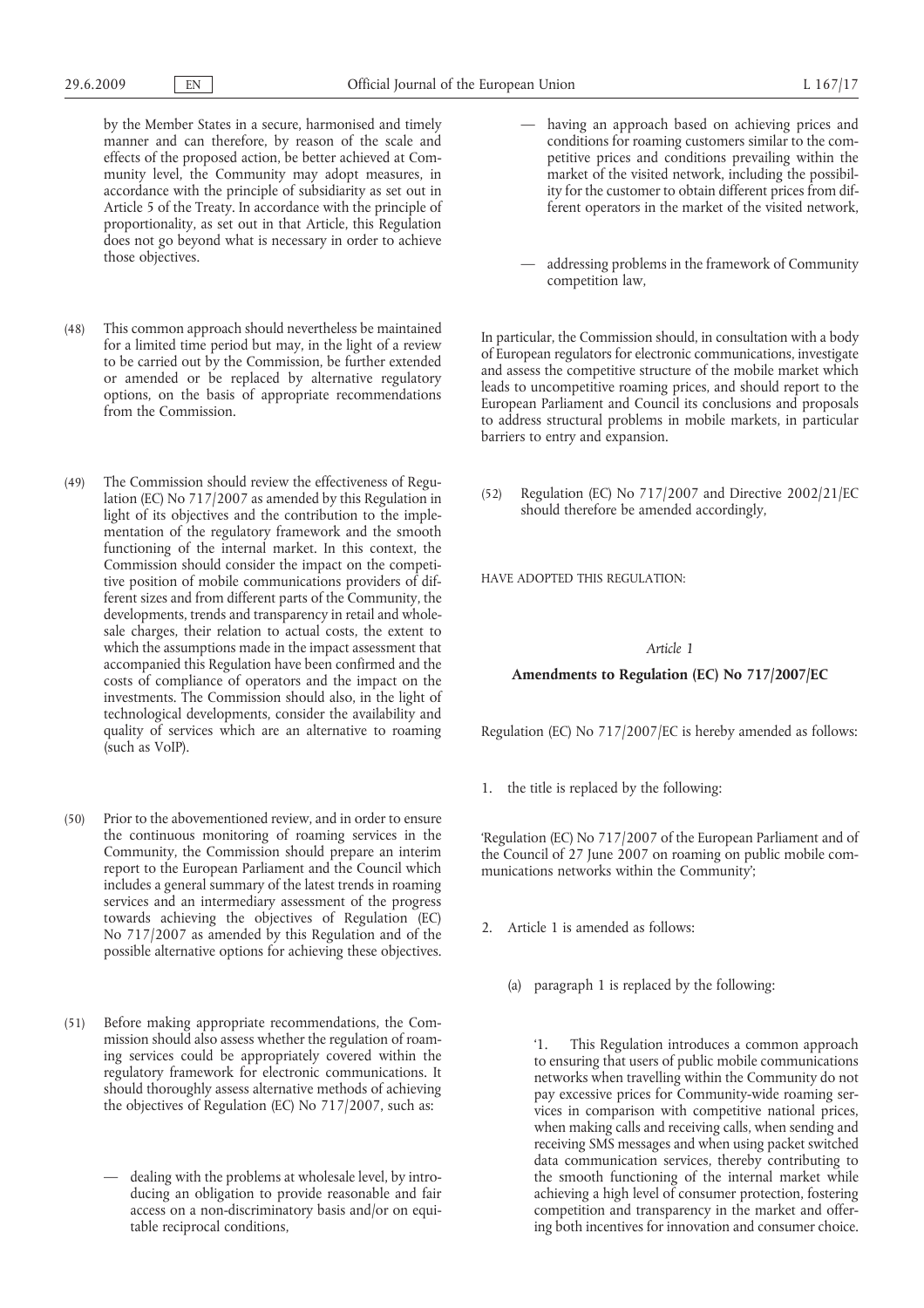It lays down rules on the charges that may be levied by mobile operators for the provision of Community-wide roaming services for voice calls and SMS messages originating and terminating within the Community and for packet switched data communication services used by roaming customers while roaming on a mobile communications network in another Member State. It applies both to charges levied between network operators at wholesale level and, where appropriate, to charges levied by home providers at retail level.';

(b) paragraph 4 is replaced by the following:

The charge limits set out in this Regulation are expressed in euro. Where charges governed by Articles 3, 4, 4a and 4b and Article 6a(3) and (4) are denominated in other currencies, the initial limits pursuant to those Articles shall be determined in those currencies, in the case of Articles 3 and 4 by applying the reference exchange rates prevailing on 30 June 2007, and in the case of Articles 4a and 4b and Article 6a(3) and (4) by applying the reference exchange rates published on 6 May 2009 by the European Central Bank in the *Official Journal of the European Union*.

For the purposes of the subsequent reductions in those limits provided for in Articles 3(2), 4(2) and 6a(4), the revised values shall be determined by applying the reference exchange rates so published one month preceding the date from which the revised values apply. The same reference exchange rates shall be applied to revise annually the value of the charges governed by Articles 4a and 4b and Article 6a(3) where these charges are denominated in currencies other than the euro.';

- 3. in Article 2, paragraph 2 is amended as follows:
	- (a) points (b) to (g) are replaced by the following:
		- '(b) "home provider" means an undertaking that provides a roaming customer with terrestrial public mobile communications services either via its own network or as a mobile virtual network operator or reseller;
		- (c) "home network" means a terrestrial public mobile communications network located within a Member State and used by a home provider for the provision of terrestrial public mobile communications services to a roaming customer;
		- (d) "Community-wide roaming" means the use of a mobile telephone or other device by a roaming customer to make or receive intra-Community calls, to send or receive SMS messages, or to use packet switched data communications, while in a Member

State other than that in which that customer's home network is located, by means of arrangements between the operator of the home network and the operator of the visited network;

- (e) "regulated roaming call" means a mobile voice telephony call made by a roaming customer, originating on a visited network and terminating on a public communications network within the Community or received by a roaming customer, originating on a public communications network within the Community and terminating on a visited network;
- "roaming customer" means a customer of a provider of terrestrial public mobile communications services, by means of a terrestrial public mobile network situated in the Community, whose contract or arrangement with his home provider permits the use of a mobile telephone or other device to make or to receive calls, to send or receive SMS messages, or to use packet switched data communications on a visited network by means of arrangements between the operator of the home network and the operator of the visited network;
- (g) "visited network" means a terrestrial public mobile communications network situated in a Member State other than that of the home network and permitting a roaming customer to make or receive calls, to send or receive SMS messages or to use packet switched data communications, by means of arrangements with the operator of the home network;';
- (b) the following points are added:
	- '(h) "Euro-SMS tariff" means any tariff not exceeding the maximum charge provided for in Article 4b, which a home provider may levy for the provision of regulated roaming SMS messages in accordance with that Article;
	- (i) "SMS message" means a Short Message Service text message, composed principally of alphabetical and/or numerical characters, capable of being sent between mobile and/or fixed numbers assigned in accordance with national numbering plans;
	- (j) "regulated roaming SMS message" means an SMS message sent by a roaming customer, originating on a visited network and terminating on a public communications network within the Community or received by a roaming customer, originating on a public communications network within the Community and terminating on a visited network;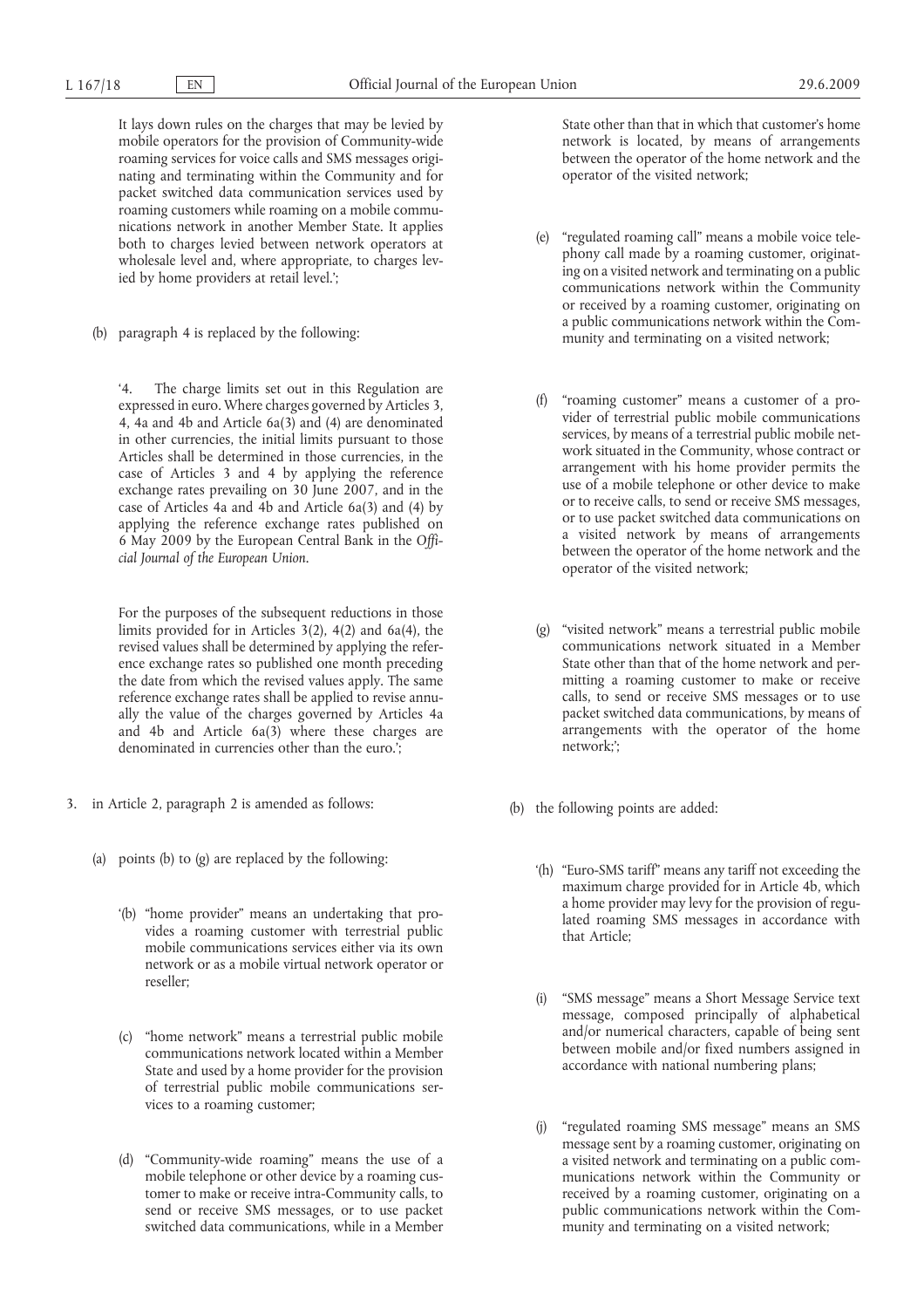- (k) "regulated data roaming service" means a roaming service enabling the use of packet switched data communications by a roaming customer by means of his mobile telephone or other mobile device while it is connected to a visited network. A regulated data roaming service does not include the transmission or receipt of regulated roaming calls or SMS messages, but does include the transmission and receipt of MMS messages.';
- 4. Article 3 is amended as follows:
	- (a) paragraph 2 is replaced by the following:

'2. The average wholesale charge referred to in paragraph 1 shall apply between any pair of operators and shall be calculated over a twelve-month period or any such shorter period as may remain before the end of the period of application of a maximum average wholesale charge as provided for in this paragraph or the expiry of this Regulation. The maximum average wholesale charge shall decrease to EUR 0,28 and EUR 0,26, on 30 August 2008 and on 1 July 2009 respectively and shall further decrease to EUR 0,22 and EUR 0,18, on 1 July 2010 and on 1 July 2011 respectively.';

(b) in paragraph 3 the following subparagraph is added:

'However, with effect from 1 July 2009, the average wholesale charge referred to in paragraph 1 shall be calculated by dividing the total wholesale roaming revenue received by the total number of wholesale roaming minutes actually used for the provision of wholesale roaming calls within the Community by the relevant operator over the relevant period, aggregated on a per second basis adjusted to take account of the possibility for the operator of the visited network to apply an initial minimum charging period not exceeding 30 seconds.';

- 5. Article 4 is amended as follows:
	- (a) paragraph 2 is replaced by the following:

The retail charge (excluding VAT) of a Eurotariff which a home provider may levy from its roaming customer for the provision of a regulated roaming call may vary for any roaming call but shall not exceed EUR 0,49 per minute for any call made or EUR 0,24 per minute for any call received. The price ceiling for calls made shall decrease to EUR 0,46 and EUR 0,43 and for calls received to EUR 0,22 and EUR 0,19, on 30 August 2008 and on 1 July 2009 respectively. The price ceiling for calls made shall further decrease to EUR 0,39 and EUR 0,35 and for calls received to EUR 0,15 and EUR 0,11 on 1 July 2010 and on 1 July 2011 respectively.

With effect from 1 July 2010, home providers shall not levy any charge from their roaming customers for the receipt by them of a roaming voicemail message. This shall be without prejudice to other applicable charges such as those for listening to such messages.

With effect from 1 July 2009 every home provider shall charge its roaming customers for the provision of any regulated roaming call to which a Eurotariff applies, whether made or received, on a per second basis.

By way of derogation from the third subparagraph, the home provider may apply an initial minimum charging period not exceeding 30 seconds to calls made which are subject to a Eurotariff.';

(b) paragraph 4 is replaced by the following:

'4. Any roaming customer may request, at any point after the process set out in paragraph 3 has been completed, to switch to or from a Eurotariff. Any switch must be made within one working day of receipt of the request and free of charge and shall not entail conditions or restrictions pertaining to other elements of the subscription, save that where a roaming customer who has subscribed to a special roaming package which includes more than one roaming service (namely, voice, SMS and/or data) wishes to switch to a Eurotariff, the home provider may require the switching customer to forego the benefits of the other elements of that package. A home provider may delay a switch until the previous roaming tariff has been effective for a minimum specified period not exceeding three months.';

6. The following Articles are inserted:

### *'Article 4a*

## **Wholesale charges for regulated roaming SMS messages**

1. With effect from 1 July 2009, the average wholesale charge that the operator of a visited network may levy from the operator of a roaming customer's home network, for the provision of a regulated roaming SMS message originating on that visited network, shall not exceed EUR 0,04 per SMS message.

2. The average wholesale charge referred to in paragraph 1 shall apply between any pair of operators and shall be calculated over a twelve-month period or any such shorter period as may remain before the expiry of this Regulation.

3. The average wholesale charge referred to in paragraph 1 shall be calculated by dividing the total wholesale revenue received by the operator of the visited network from each operator of a home network for the origination and transmission of regulated roaming SMS messages within the Community in the relevant period by the total number of such SMS messages originated and transmitted on behalf of the relevant operator of a home network within that period.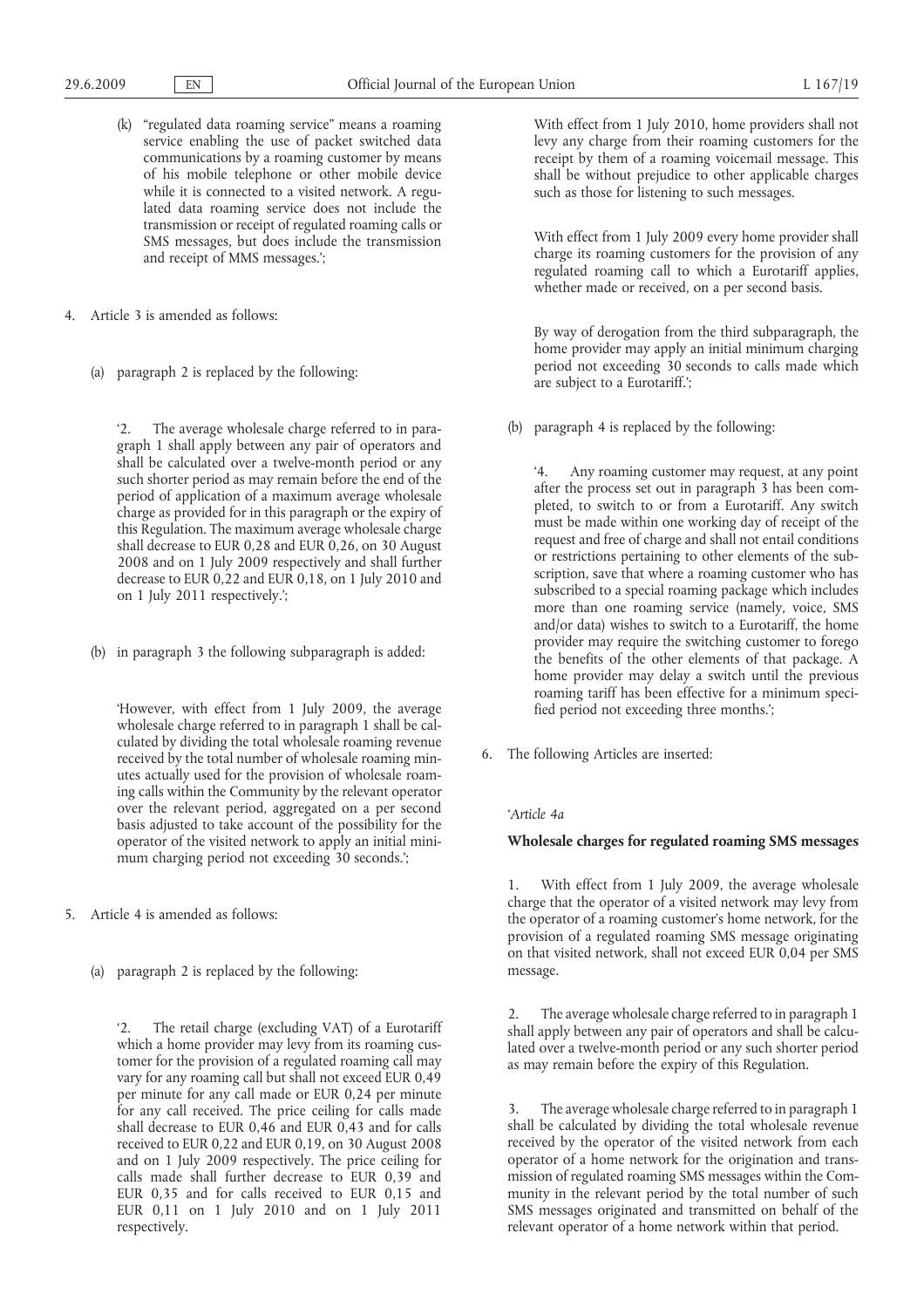4. The operator of a visited network shall not levy from the operator of a roaming customer's home network any charge, separate from the charge referred to in paragraph 1, for the termination of a regulated roaming SMS message sent to a roaming customer while roaming on its visited network.

### *Article 4b*

## **Retail charges for regulated roaming SMS messages**

1. Home providers shall make available to all their roaming customers, clearly and transparently, a Euro-SMS tariff as provided for in paragraph 2. The Euro-SMS tariff shall not entail any associated subscription or other fixed or recurring charges and may be combined with any retail tariff, subject to the other provisions of this Article.

2. With effect from 1 July 2009, the retail charge (excluding VAT) of a Euro-SMS tariff which a home provider may levy from its roaming customer for a regulated roaming SMS message sent by that roaming customer may vary for any roaming SMS message but shall not exceed EUR 0,11.

3. Home providers shall not levy any charge from their roaming customers for the receipt by them of a regulated roaming SMS message.

4. From 1 July 2009 home providers shall apply a Euro-SMS tariff to all existing roaming customers automatically, with the exception of such roaming customers who have already made a deliberate choice of a specific roaming tariff or package by virtue of which they benefit from a different tariff for regulated roaming SMS messages than they would have been accorded in the absence of such a choice.

5. From 1 July 2009 home providers shall apply a Euro-SMS tariff to all new roaming customers who do not make a deliberate choice to select a different roaming SMS tariff or a tariff package for roaming services which includes a different tariff for regulated roaming SMS messages.

6. Any roaming customer may request to switch to or from a Euro-SMS tariff at any time. Any switch must be made within one working day of receipt of the request and free of charge and shall not entail conditions or restrictions pertaining to elements of the subscription other than roaming. A home provider may delay such a switch until the previous roaming tariff has been effective for a minimum specified period not exceeding three months. A Euro-SMS tariff may always be combined with a Eurotariff.

7. No later than 30 June 2009, home providers shall inform all their roaming customers individually about the Euro-SMS tariff, that it will apply from 1 July 2009 at the latest to all roaming customers who have not made a deliberate choice of a special tariff or package applicable to regulated SMS messages, and about their right to switch to and from it in accordance with paragraph 6.

### *Article 4c*

## **Technical characteristics of regulated roaming SMS messages**

No home provider or operator of a visited network shall alter the technical characteristics of regulated roaming SMS messages in such a way as to make them differ from the technical characteristics of SMS messages provided within its domestic market.';

- 7. Article 5 is deleted;
- 8. Article 6 is replaced by the following:

#### *'Article 6*

## **Transparency of retail charges for regulated roaming calls and SMS messages**

1. To alert a roaming customer to the fact that he will be subject to roaming charges when making or receiving a call or when sending an SMS message, each home provider shall, except when the customer has notified his home provider that he does not require this service, provide the customer, automatically by means of a Message Service, without undue delay and free of charge, when he enters a Member State other than that of his home network, with basic personalised pricing information on the roaming charges (including VAT) that apply to the making and receiving of calls and to the sending of SMS messages by that customer in the visited Member State.

This basic personalised pricing information shall include the maximum charges the customer may be subject to under his tariff scheme for:

- (a) making calls within the visited country and back to the Member State of his home network, as well as for calls received; and
- (b) sending regulated roaming SMS messages while in the visited Member State.

It shall also include the free of charge number referred to in paragraph 2 for obtaining more detailed information and information on the possibility of accessing emergency services by dialling the European emergency number 112 free of charge.

A customer who has given notice that he does not require the automatic Message Service shall have the right at any time and free of charge to require the home provider to provide the service again.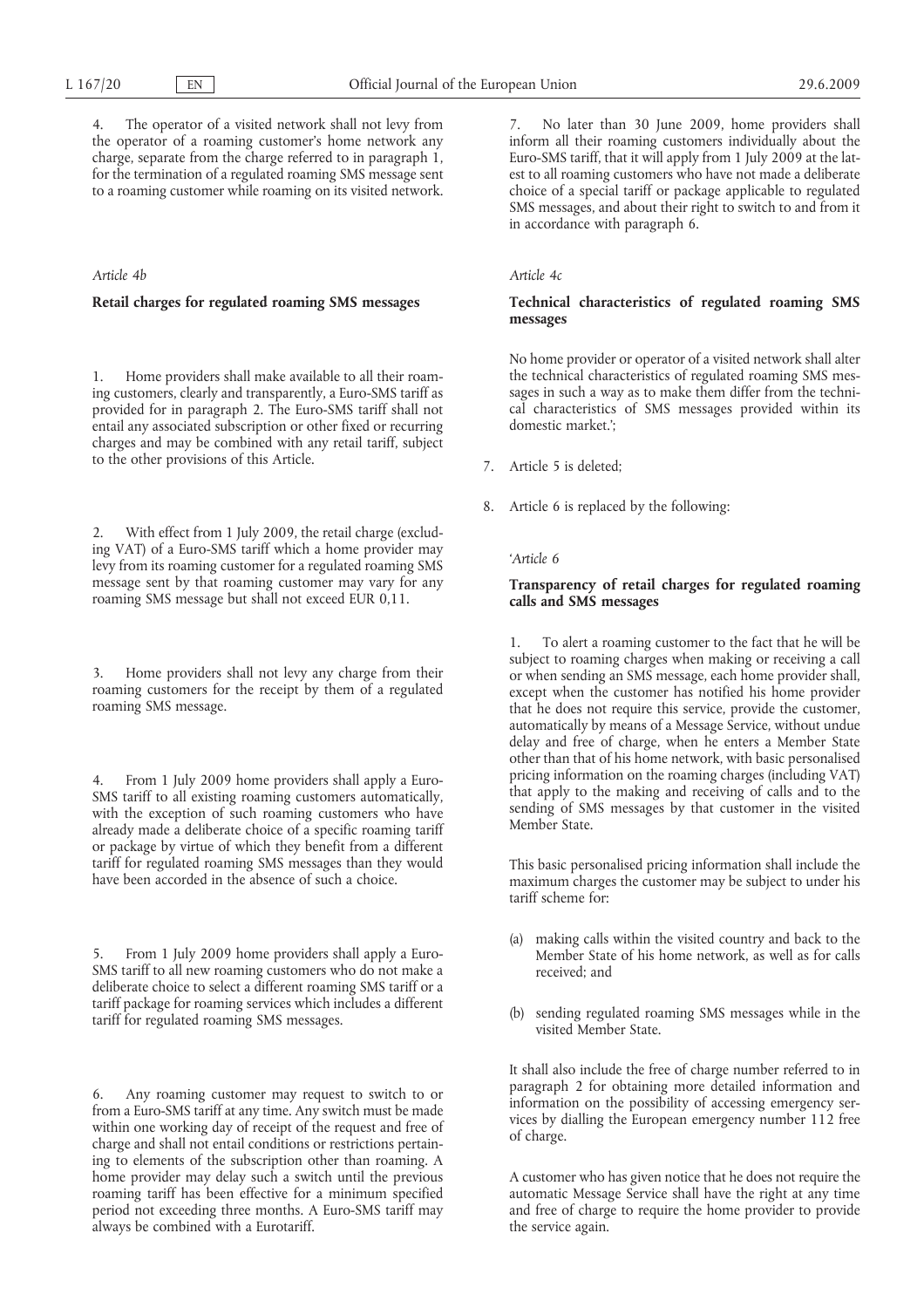Home providers shall provide blind or partially-sighted customers with this basic personalised pricing information automatically, by voice call, free of charge, if they so request.

In addition to paragraph 1, customers shall have the right to request and receive, free of charge, and irrespective of their location within the Community, more detailed personalised pricing information on the roaming charges that apply in the visited network to voice calls, SMS, MMS and other data communication services, and information on the transparency measures applicable by virtue of this Regulation, by means of a mobile voice call or by SMS. Such a request shall be to a free-of-charge number designated for this purpose by the home provider.

Home providers shall provide all users with full information on applicable roaming charges, in particular on the Eurotariff and the Euro-SMS tariff, when subscriptions are taken out. They shall also provide their roaming customers with updates on applicable roaming charges without undue delay each time there is a change in these charges.

Home providers shall take the necessary steps to secure awareness by all their roaming customers of the availability of the Eurotariff and the Euro-SMS tariff. They shall in particular communicate to all roaming customers by 30 July 2007 the conditions relating to the Eurotariff and by 30 June 2009 the conditions relating to the Euro-SMS tariff, in each case in a clear and unbiased manner. They shall send a reminder at reasonable intervals thereafter to all customers who have opted for another tariff.';

9. the following Article is inserted:

#### *'Article 6a*

**Transparency and safeguard mechanisms for regulated data roaming services**

1. Home providers shall ensure that their roaming customers, both before and after the conclusion of a contract, are kept adequately informed of the charges which apply to their use of regulated data roaming services, in ways which facilitate customers' understanding of the financial consequences of such use and permit them to monitor and control their expenditure on regulated data roaming services in accordance with paragraphs 2 and 3.

Where appropriate, home providers shall inform their customers, before the conclusion of a contract and on a regular basis thereafter, of the risk of automatic and uncontrolled data roaming connection and download. Furthermore, home providers shall explain to their customers, in a clear and easily understandable manner, how to switch off these automatic data roaming connections in order to avoid uncontrolled consumption of data roaming services.

2. From 1 July 2009 at the latest, an automatic message from the home provider shall inform the roaming customer that he is roaming and provide basic personalised tariff information on the charges applicable to the provision of regulated data roaming services to that roaming customer in the Member State concerned, except where the customer has notified his home provider that he does not require this information.

Such basic personalised tariff information shall be delivered to the roaming customer's mobile telephone or other device, for example by an SMS message, an e-mail or a pop-up window on the computer, every time the roaming customer enters a Member State other than that of his home network and initiates for the first time a regulated data roaming service in that particular Member State. It shall be provided free of charge at the moment the roaming customer initiates a regulated data roaming service, by an appropriate means adapted to facilitate its receipt and easy comprehension.

A customer who has notified his home provider that he does not require the automatic tariff information shall have the right at any time and free of charge to require the home provider to provide this service again.

3. By 1 March 2010, each home provider shall grant to all their roaming customers the opportunity to opt deliberately and free of charge for a facility which provides information on the accumulated consumption expressed in volume or in the currency in which the roaming customer is billed for regulated data roaming services and which guarantees that, without the customer's explicit consent, the accumulated expenditure for regulated data roaming services over a specified period of use does not exceed a specified financial limit.

To this end, the home provider shall make available one or more maximum financial limits for specified periods of use, provided that the customer is informed in advance of the corresponding volume amounts. One of these limits (the default financial limit) shall be close to, but not exceed, EUR 50 of outstanding charges per monthly billing period (excluding VAT).

Alternatively, the home provider may establish limits expressed in volume, provided that the customer is informed in advance of the corresponding financial amounts. One of these limits (the default volume limit) shall have a corresponding financial amount not exceeding EUR 50 of outstanding charges per monthly billing period (excluding VAT).

In addition, the home provider may offer to its roaming customers other limits with different, that is, higher or lower, maximum monthly financial limits.

By 1 July 2010, the default limit in the second and third subparagraphs shall be applicable to all customers who have not opted for another limit.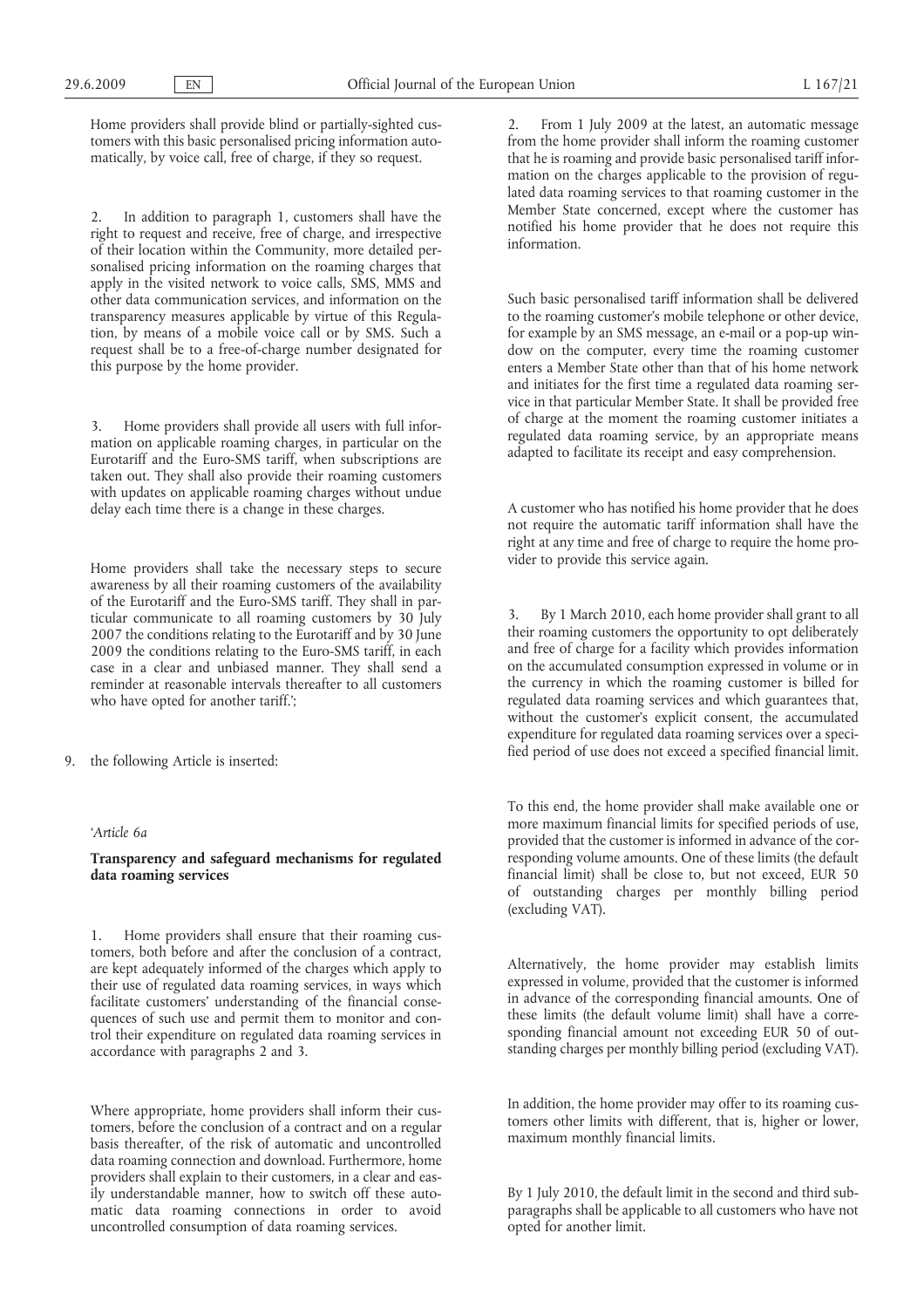Each home provider shall also ensure that an appropriate notification is sent to the roaming customer's mobile telephone or other device, for example by an SMS message, an e-mail or a pop-up window on the computer, when the data roaming services have reached 80 % of the agreed financial or volume limit. Customers shall have the right to require their operators to stop sending such notifications and shall have the right at any time and free of charge to require the home provider to provide the service again.

When this financial or volume limit would otherwise be exceeded, a notification shall be sent to the roaming customer's mobile telephone or other device. This notification shall indicate the procedure to be followed if the customer wishes to continue provision of those services and the cost associated with each additional unit to be consumed. If the roaming customer does not respond as prompted in the notification received, the home provider shall immediately cease to provide and to charge the roaming customer for regulated data roaming services, unless and until the roaming customer requests the continued or renewed provision of those services.

From 1 November 2010, whenever a roaming customer requests to opt for or to remove a "financial or volume limit" facility, the change must be made within one working day of receipt of the request, free of charge, and shall not entail conditions or restrictions pertaining to other elements of the subscription.

- 4. With effect from 1 July 2009:
- (a) the average wholesale charge that the operator of a visited network may levy from the operator of a roaming customer's home network for the provision of regulated data roaming services by means of that visited network shall not exceed a safeguard limit of EUR 1,00 on 1 July 2009, EUR 0,80 on 1 July 2010 and EUR 0,50 on 1 July 2011 per megabyte of data transmitted. The application of this safeguard limit shall not lead to any distortion or restriction of competition in the wholesale data roaming market in accordance with Article 8(2)(b) of the Framework Directive;
- (b) this average wholesale charge shall apply between any pair of operators and shall be calculated over a twelvemonth period or any such shorter period as may remain before the expiry of this Regulation;
- (c) the average wholesale charge referred to in point (a) shall be calculated by dividing the total wholesale revenue received by the operator of the visited network from each operator of a home network for the provision of regulated data roaming services in the relevant period by the total number of megabytes of data actually consumed by the provision of those services within that period, aggregated on a per kilobyte basis.';
- 10. Article 7 is amended as follows:
	- (a) paragraph 2 is replaced by the following:

'2. National regulatory authorities shall make up-todate information on the application of this Regulation, in particular Articles 3, 4, 4a, 4b and 6a, publicly available in a manner that enables interested parties to have easy access to it.';

(b) paragraph 5 is replaced by the following:

'5. National regulatory authorities may intervene on their own initiative in order to ensure compliance with this Regulation. In particular, they shall, where necessary, make use of the powers under Article 5 of the Access Directive to ensure adequate access and interconnection in order to guarantee the end-to-end connectivity and interoperability of roaming services, for example where subscribers are unable to exchange regulated roaming SMS messages with subscribers of a terrestrial mobile network in another Member State as a result of the absence of an agreement enabling the delivery of those messages.';

11. Article 9 is replaced by the following:

*'Article 9*

**Penalties**

Regulation (EC) No 544/2009 (\*), no later than 30 March Member States shall lay down the rules on penalties applicable to infringements of this Regulation and shall take all measures necessary to ensure that they are implemented. The penalties provided for must be effective, proportionate and dissuasive. Member States shall notify those provisions to the Commission no later than 30 March 2008 or, in the case of the additional requirements introduced in Article 3(2) and (3), Article  $4(2)$  and  $(4)$  and Articles  $4a$ ,  $4b$ ,  $4c$ ,  $6$ ,  $6a$  and  $7$  by 2010 and shall notify it without delay of any subsequent amendment affecting them.

12. Article 11 is replaced by the following:

*'Article 11*

**Review**

1. The Commission shall review the functioning of this Regulation and, after a public consultation, shall report to the European Parliament and the Council no later than 30 June 2011. The Commission shall evaluate in particular whether the objectives of this Regulation have been achieved. In so doing, the Commission shall review, inter alia:

— the developments in wholesale and retail charges for the provision to roaming customers of voice, SMS and data communication services, and the corresponding development in mobile communications services at domestic

<sup>(</sup> \* ) OJ L 167, 29 June 2009, p. 12.';